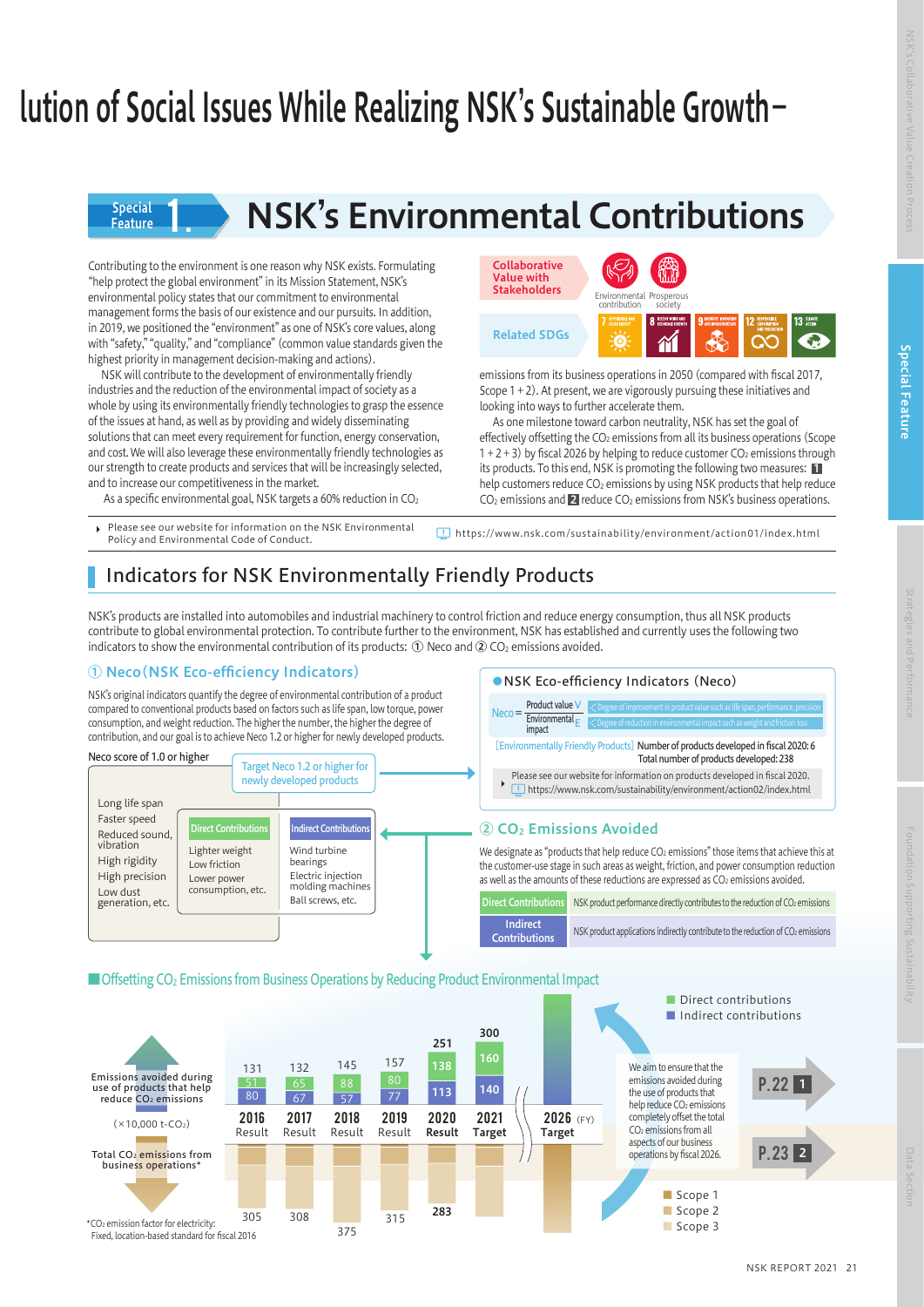#### Special Feature

# Collaborative Value Creation and Beyond

−Contributing to the Resolution of Social Issues While Realizing NSK's Sustainable Growth−